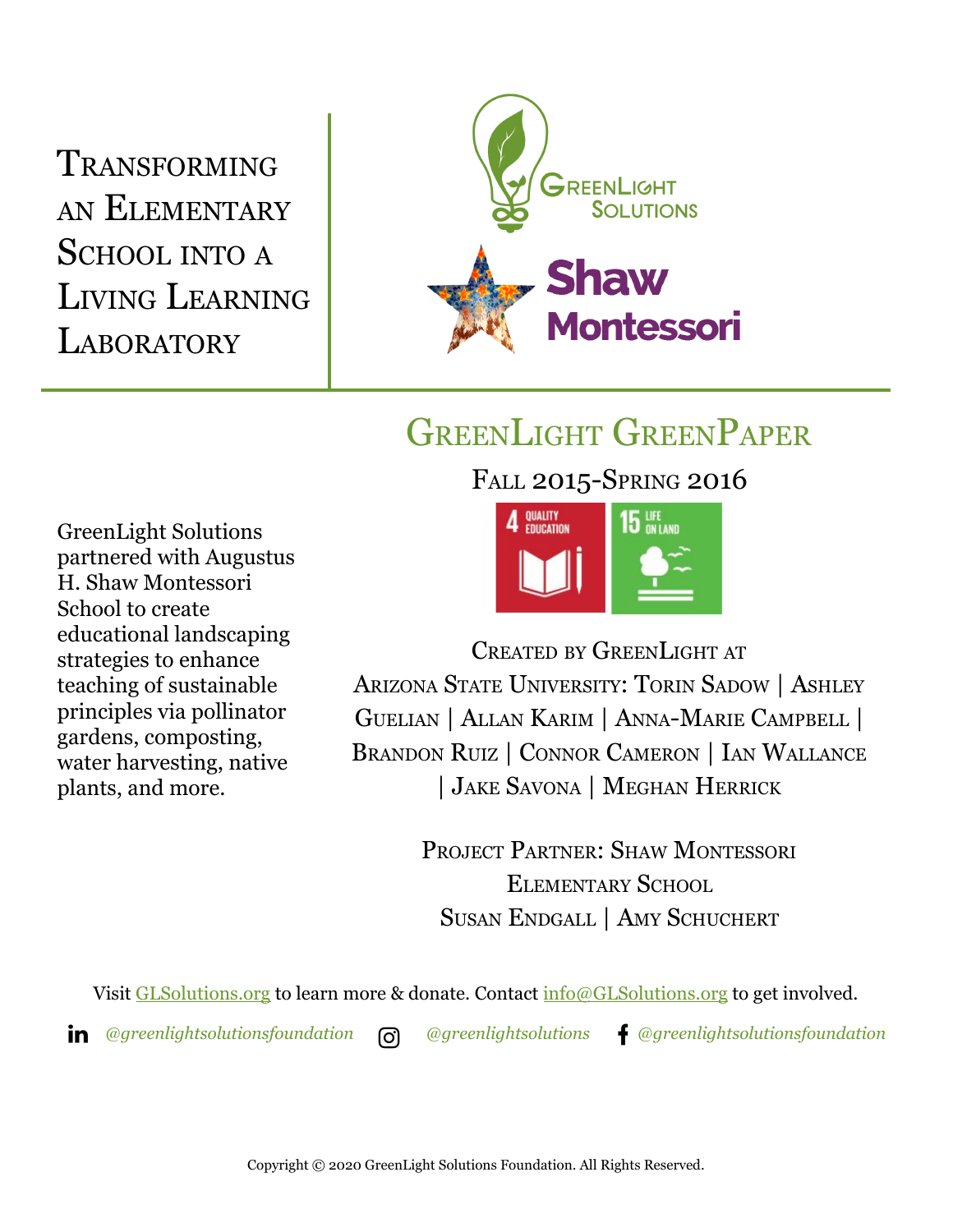Augustus H. Shaw Montessori School is located just outside the Garfield District in Central Phoenix, in a section of the city highly affected by the Urban Heat Island effect. In its current state, the Shaw campus is largely devoid of proper shading, vegetation, and non-human life; few trees, plants, or even bugs exist in the environment. The campus is institutional, flat, and a concrete heat sink in which water runs into sewers and children learn how to avoid the outdoors rather than experience it. The school campus has no outdoor amphitheater or landscaped seating. All sitting areas for lunch or group public spaces for events only occur indoors, due to seasonal high heat experienced outside.

Our vision for Shaw Montessori is to create the outdoor environment as a living-learning laboratory where students and members of the Garfield Community alike will be invited to learn. The learning environment will include desert adapted vegetation which will serve to mitigate the urban heat island effect currently experienced on campus, and provide natural shading. The vegetation will draw upon the Shaw campus water supply in terms of both grey water and rainfall.

Teachers will support the work of the children, who will learn from participating in planning and building experimental, low water use school gardens, a sustainable composting system and landscape utilizing native plantings. The low water use plan will include investigating ways to use grey water from hand washing stations and air-conditioning condensation run-off. Currently when it does rain the campus is engineered so that all water either runs into the sewer or collects at inopportune low-points on campus. We will re-engineer areas where rainwater can be captured and diverted to the landscape and to the gardens.

This project consisted of laying the foundation for multiple semesters of projects to come. The beginning phase for this project included the construction of bug boxes, succulent walls, and a cricket habitat. Installing these systems on campus will begin to build native habitats for pioneer pollinating species. A sample moss wall was tested on a north-facing campus wall--the wall is still waiting for the winter rainy season to produce. The team applied for three grants, for a combined total of \$31,250. As of now, the Woodside Grant has been awarded for a total of \$1,250 in grant money. Including a grant received prior to this project team's formation, we have amassed \$6,250 in award money to be used for the Shaw Montessori project.

Solutioneers built two pollinator gardens in the school's courtyards. One consisted of an interactive space that integrated ecology learning pieces and the other provided a beautiful scenery on the campus for people to sit and enjoy. They included native and easily upkept plant species, provided lesson plans for the teachers to utilize, designed and built the pollinator gardens, and created a maintenance plan for the school to follow going forward.